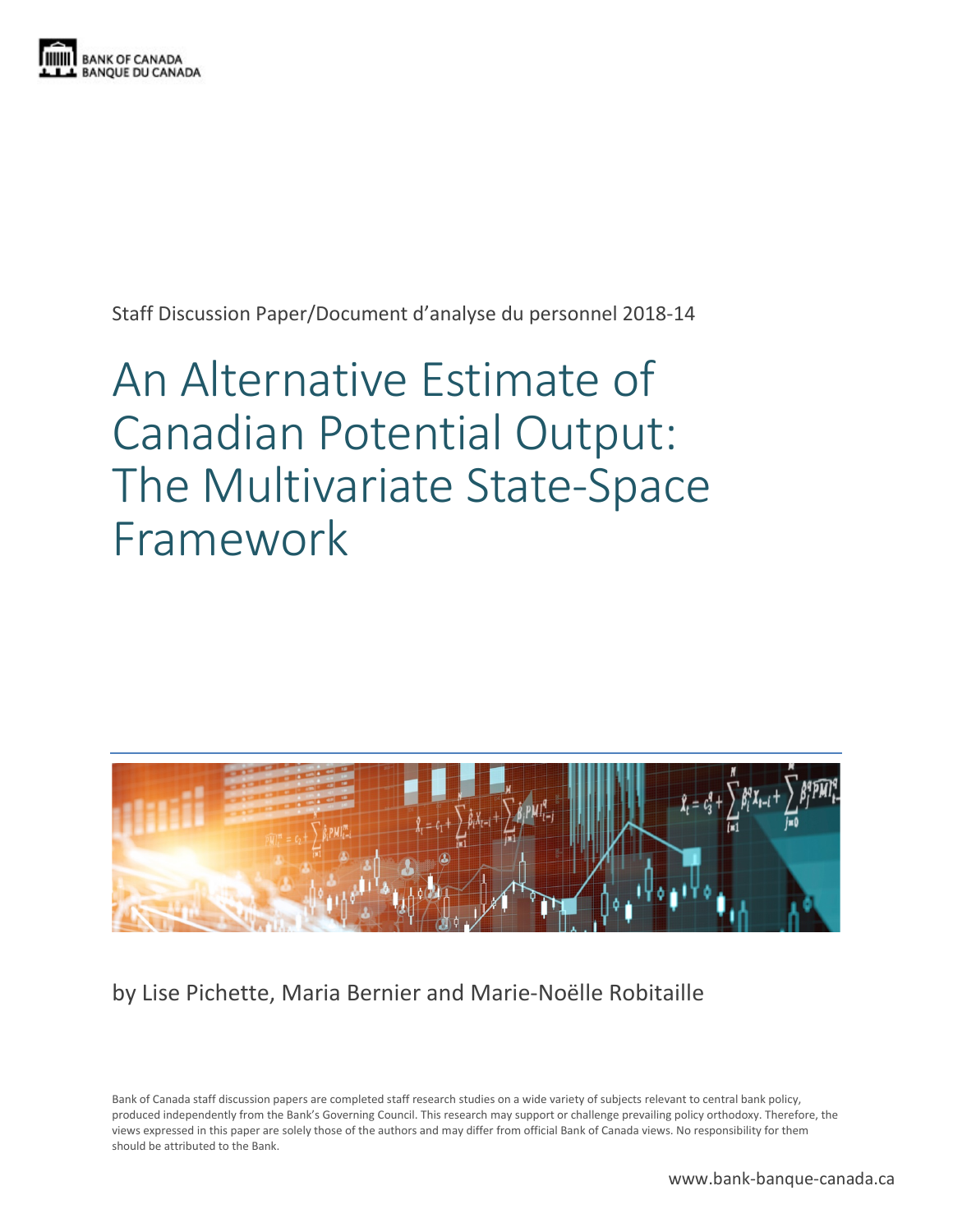Bank of Canada Staff Discussion Paper 2018-14

November 2018

# **An Alternative Estimate of Canadian Potential Output: The Multivariate State-Space Framework**

**by**

**Lise Pichette, Maria Bernier and Marie-Noëlle Robitaille**

Canadian Economic Analysis Department Bank of Canada Ottawa, Ontario, Canada K1A 0G9 [lpichette@bankofcanada.ca](mailto:lpichette@bankofcanada.ca)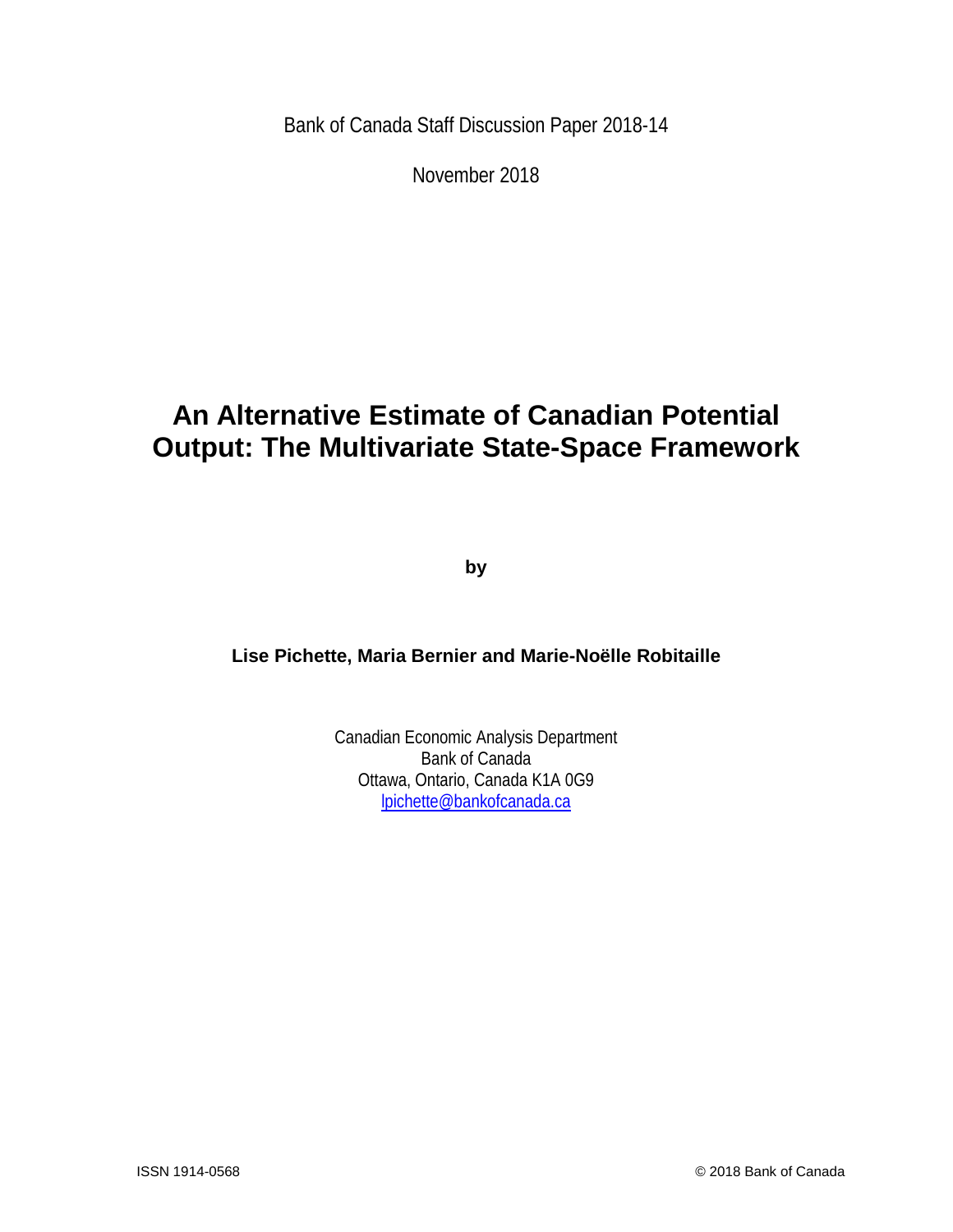# **Acknowledgements**

We would like to thank Pierre St-Amant for his constructive comments and suggestions. We also benefited from comments provided by Russell Barnett, Dany Brouillette and Robert Amano as well as participants at Bank of Canada internal presentations, the 2016 conference of the Société canadienne de science économique and the 2016 Canadian Economics Association conference.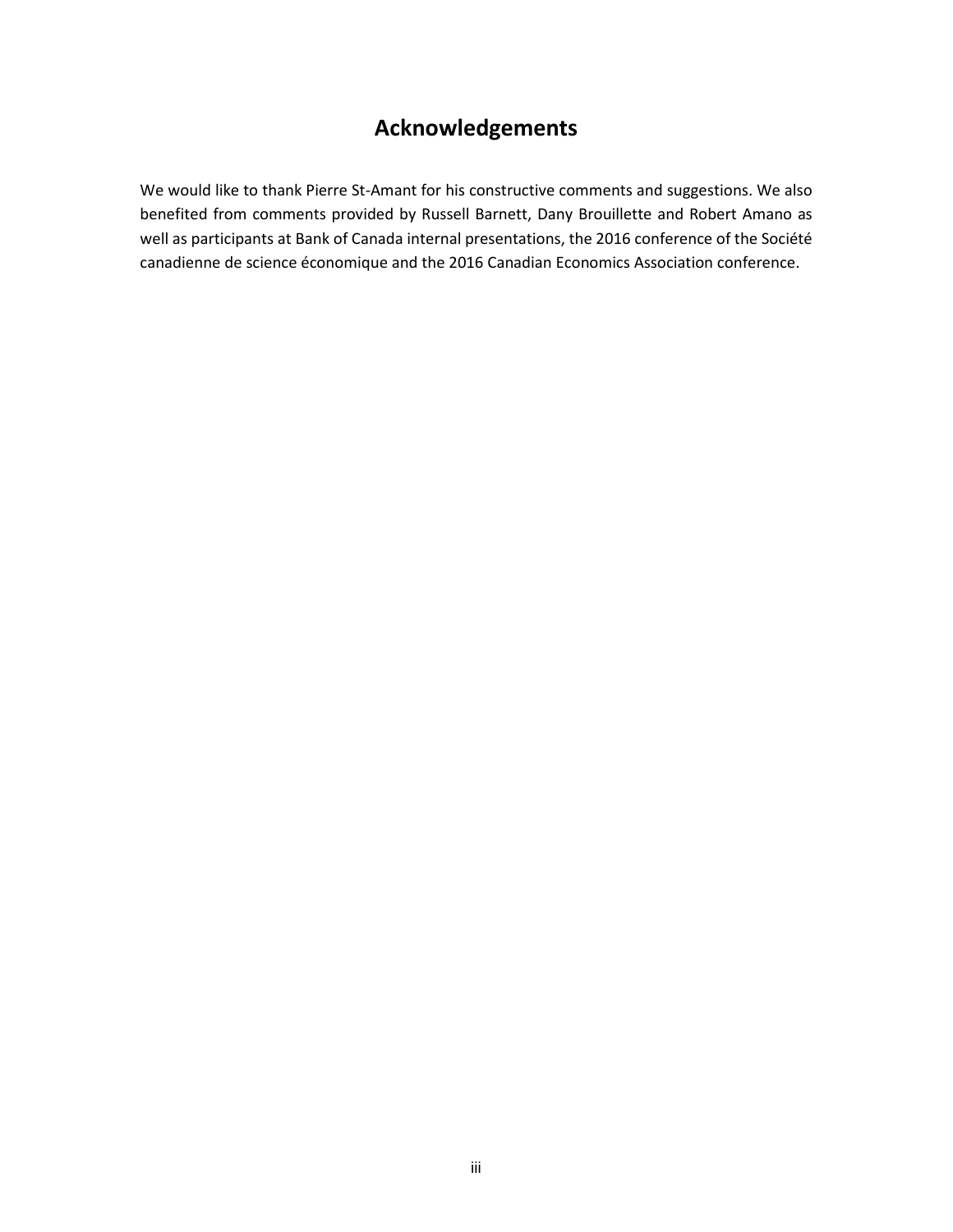# **Abstract**

In this paper, we extend the state-space methodology proposed by Blagrave et al. (2015) and decompose Canadian potential output into trend labour productivity and trend labour input. As in Blagrave et al. (2015), we include output growth and inflation expectations from consensus forecasts to help refine our estimates. Our alternative model, which we call the multivariate statespace framework (MSSF), adds to the Bank's existing set of tools for estimating potential output and the output gap in Canada. We find that while the MSSF shares similar dynamics to the main approaches used by the Bank, it also indicates that the economy experienced greater excess supply in both the 1990 and 2008 recessions than the Bank's other tools would suggest. Finally, the MSSF estimates that the Canadian economy has been operating close to capacity since the end of 2017.

*Bank topics: Economic models; Potential output JEL codes: C5, E0, E5*

# **Résumé**

Dans cette étude, nous élargissons le modèle espace d'états proposé par Blagrave et autres (2015) en décomposant la production potentielle du Canada en deux facteurs : la productivité tendancielle du travail et le facteur travail tendanciel. Comme dans l'étude citée, nous incluons des prévisions de Consensus Economics concernant la croissance de la production et l'inflation en vue d'affiner nos estimations. Notre modèle alternatif, à savoir le Cadre espace d'états multivarié, s'ajoute à la gamme d'outils qu'utilise la Banque pour estimer la production potentielle et l'écart de production au Canada. Nous constatons qu'en dépit d'une certaine dynamique qu'il partage avec les principales méthodes employées à la Banque, notre modèle indique que l'économie a connu, pendant les récessions de 1990 et de 2008, une offre excédentaire plus élevée que ne le donnaient à penser les autres outils de l'institution. Enfin, toujours selon notre modèle, l'économie canadienne tournerait près des limites de sa capacité depuis la fin de 2017.

*Sujets : Modèles économiques; Production potentielle Codes JEL : C5, E0, E5*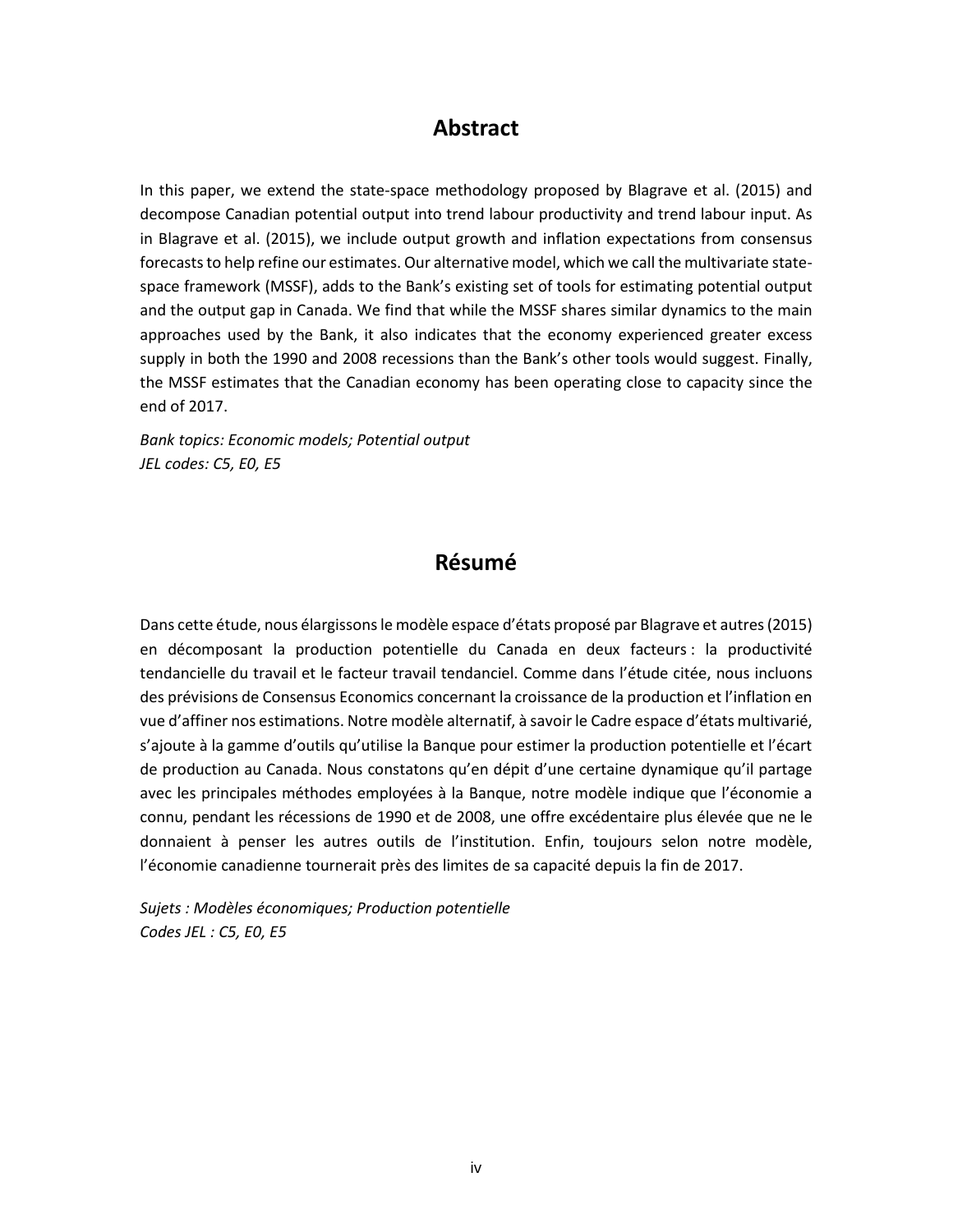### 1. Introduction

Estimating potential output and the output gap—the difference between actual output and its potential plays a key role in monetary policy. Unfortunately, potential output is unobservable, making its measurement difficult and uncertain. As highlighted in Pichette et al. (2015), the perfect approach to measuring potential output does not exist. Given the high level of uncertainty, it is prudent to consider multiple methods when assessing the output gap. It is therefore important that we continually expand and improve upon existing models, and innovate by testing new approaches and incorporating them into our analyses. Currently, the Bank of Canada uses two main approaches to estimate past and present potential output: the integrated framework (IF, also called the structural approach in the *Monetary Policy Report* [MPR]), and the extended multivariate filter (EMVF, also called the statistical approach in the MPR).<sup>[1](#page-4-0)</sup> The estimate of potential output also relies on a few secondary methods, including the basic multivariate filter (BMVF) developed by Blagrave et al. (2015) and other sources of information, such as survey indicators and judgment.<sup>[2](#page-4-1)</sup>

In this paper, we develop a useful complement to the existing set of tools used at the Bank of Canada. Our approach—the multivariate state-space framework (MSSF)—extends the state-space framework (the BMVF) proposed by Blagrave et al. (2015). More specifically, we decompose potential output into trend labour productivity and trend labour input, thus providing greater interpretability. The identification of supply and demand shocks is similar to the BMVF.

The MSSF also borrows the flexible framework of the BMVF, and as such can be easily modified and enhanced to provide additional structure or to test alternative hypotheses. This flexibility allows for many other potential improvements. Pichette et al. (2018) show that while some output gap measures appear to provide information that reduces forecast errors in some models for inflation, forecast improvements are rarely statistically significant. In future work, we could take advantage of the flexibility of the new proposed approach for measuring potential output to assess whether any enhancements could strengthen the relationship between the output gap and inflation.

We find that while the MSSF shares similar dynamics with the main approaches used by the Bank for estimating the output gap, it also indicates that the economy experienced greater excess supply in both the 1990 and 2008 recessions than the Bank's other tools would suggest. The MSSF also estimates that the Canadian economy has been operating close to capacity since the end of 2017.

The rest of this paper is organized as follows. The next section presents a detailed description of the alternative model we propose. Section 3 presents the output gap estimates obtained through the model and compares them with the Bank's existing approaches. Section 4 provides some concluding remarks and possible areas for future study.

<span id="page-4-0"></span><sup>&</sup>lt;sup>1</sup> See Pichette et al. (2015) for a more detailed assessment of the IF and EMVF.

<span id="page-4-1"></span><sup>&</sup>lt;sup>2</sup> For more details on Bank staff output gap estimates, see Champagne, Poulin-Bellisle and Sekkel (2018).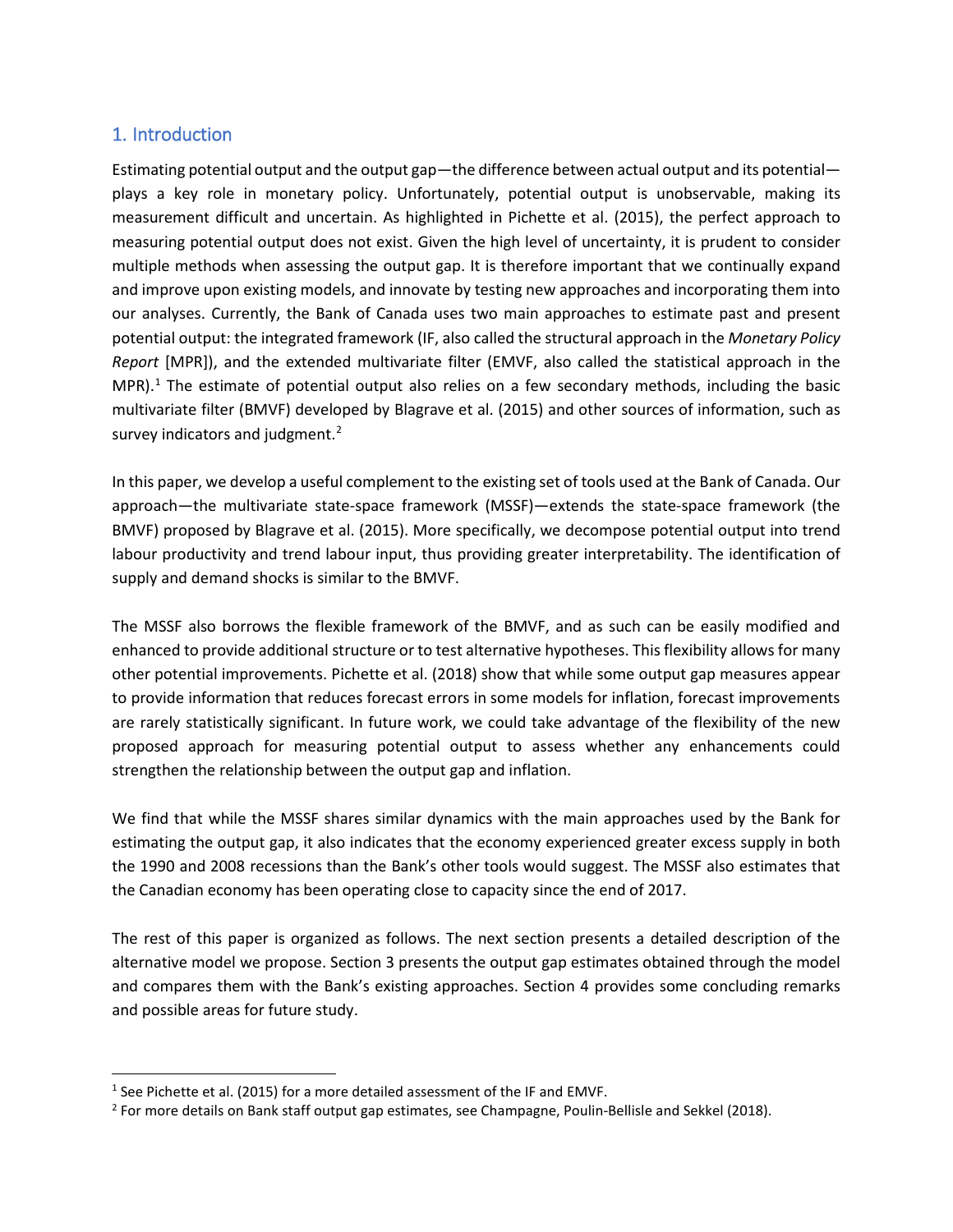#### 2. Method

The MSSF is adapted from the BMVF—a state-space model that requires information on only a few variables to estimate potential output—real gross domestic product (GDP) growth, consumer price index (CPI) inflation, unemployment rate, and output and inflation expectations from consensus forecasts (Blagrave et al. 2015). It defines the output gap as the deviation of real GDP from its potential level. Real GDP is subject to three types of shocks: a shock to the level of potential, a shock to potential growth and a demand shock to the output gap. A Phillips curve, Okun's law and consensus forecasts for output growth and inflation are added to help identify potential. Consensus forecasts are included to improve the precision of end-of-sample estimates. A forecast where output growth is stronger than actual growth could indicate that current output is below potential. A weak inflation forecast would have the same implication.

Since the BMVF requires information on only a few observable variables, it is ideal for situations where data limitations may preclude the use of production-function approaches or complex multivariate filters. However, this simplicity means that the BMVF does not incorporate some of the main determinants of potential output; even though developments in potential output are easy to interpret, they cannot be attributed to specific components since the method is applied directly to real GDP. The MSSF addresses this limitation by decomposing potential output as the product of trend productivity and trend labour input.

In the MSSF, the output gap (y) is defined as the deviation of real GDP, in log terms (Y), from its potential level  $(\overline{Y})$ :

$$
y_t = Y_t - \overline{Y}_t \tag{1}
$$

Real GDP is decomposed as follows:

$$
Y_t = \text{PROD}_t + AHW_t + EMP_t \tag{2}
$$

where PROD is labour productivity, AHW is average hours worked, and EMP is the level of employment, all in log terms. Potential is given by the trend of these same variables ( $\overline{\text{PROD}}$ ,  $\overline{\text{AHW}}$ ,  $\overline{\text{EMP}}$ ), while the output gap is the sum of the deviations of each component from its trend  $(prod, ahw, emp)$ . An advantage of this approach is that it allows us to identify whether pressures on capacity are coming from the labour productivity gap or the labour input gap (i.e.,  $ahw + emp$ ).

$$
\overline{Y}_t = \overline{PROD}_t + \overline{AHW}_t + \overline{EMP}_t
$$
\n(3)

$$
y_t = \text{prod}_t + ahw_t + \text{emp}_t \tag{4}
$$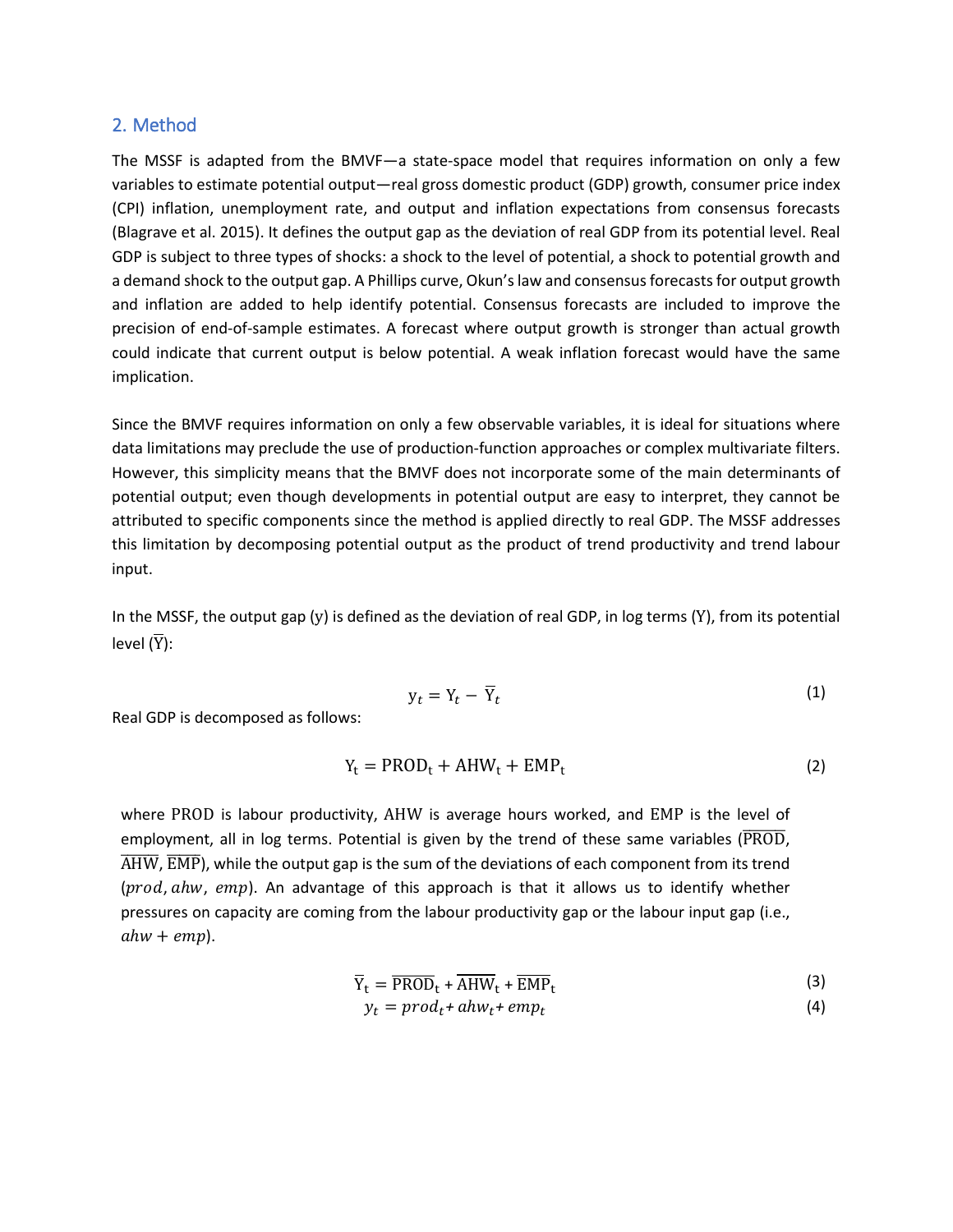Following Blagrave et al. (2015), each component of GDP is modelled according to a stochastic process with three types of shocks. Equations 5.1 to 8.1 describe the process for productivity.<sup>3</sup> The level of trend productivity ( $\overline{\text{PROD}}_t$ ) evolves according to trend productivity growth ( $g\overline{\text{PROD}}_t$ ) and a level-shock term  $(\epsilon_t^{\overline{\text{PROD}}})$ . Trend productivity growth is also subject to shocks  $(\epsilon_t^{\overline{\text{SPROD}}})$ , with their persistence given by the parameter  $\theta^{PROD}$ . Finally, the gap between trend and actual productivity closes at a speed given by parameter  $\phi^{prod}$ , but is subject to demand shocks ( $\varepsilon_t^{prod}$ ).<sup>4</sup>

$$
PROD_t = \overline{PROD}_t + prod_t \tag{5.1}
$$

$$
\overline{PROD}_t = \overline{PROD}_{t-1} + g\overline{PROD}_t + \varepsilon_t^{PROD}
$$
\n(6.1)

$$
g\overline{PROD}_{t} = \theta^{PROD} g\overline{PROD}^{SS} + (1 - \theta^{PROD}) g\overline{PROD}_{t-1} + \varepsilon_{t}^{gPROD}
$$
\n
$$
(7.1)
$$

$$
prod_t = \phi^{prod} prod_{t-1} + \varepsilon_t^{prod} \tag{8.1}
$$

The role of each shock is expressed graphically in Figure 1. In the absence of shocks, trend productivity would evolve according to its steady-state path, depicted by the solid blue line with slope  $g\overline{PROD}^{SS}$ . However, shocks to the level, growth rate or gap can cause trend productivity to deviate from its initial steady-state path (which is determined outside the model). A level shock causes trend productivity to be permanently higher (or lower) than its steady state (dashed blue line), while a shock to the growth rate causes productivity growth to be temporarily higher (lower) before returning to its steady-state growth rate (dashed red line). These shocks can be interpreted as supply shocks since they have permanent effects on the level of potential output. Conversely, shocks to the productivity gap can be seen as demand shocks since they cause only temporary deviations (green line). Similar stochastic processes are used for the evolution of each of the two elements of labour input.

For each component of GDP, the three shock terms give the calibration for the relative incidence of demand and supply shocks over the business cycle. Building on the BMVF, we assign priors to the standard deviation of shock terms so that shocks will be one-third supply and two-thirds demand.<sup>5</sup> Distributional assumptions for the shocks are also assumed to be the same as in the BMVF (see Blagrave et al. 2015).

<span id="page-6-0"></span><sup>&</sup>lt;sup>3</sup> The stochastic processes used to model the two other components of GDP are reported in equations 5.2–8.3 in Appendix A.

<span id="page-6-1"></span> $4$  Following the assumption from Blagrave et al. (2015) regarding the output gap, the productivity gap is estimated using a first-order autoregressive process (AR(1)). As argued by Guay and St-Amant (2005), an AR(2) may be a better approximation. In the case of the MSSF, using an AR(1) or an AR(2) provides very similar results.

<span id="page-6-2"></span><sup>&</sup>lt;sup>5</sup> Reassuringly, the posteriors of the standard deviations of the shocks are almost identical to their priors (see Table B-1 in Appendix B).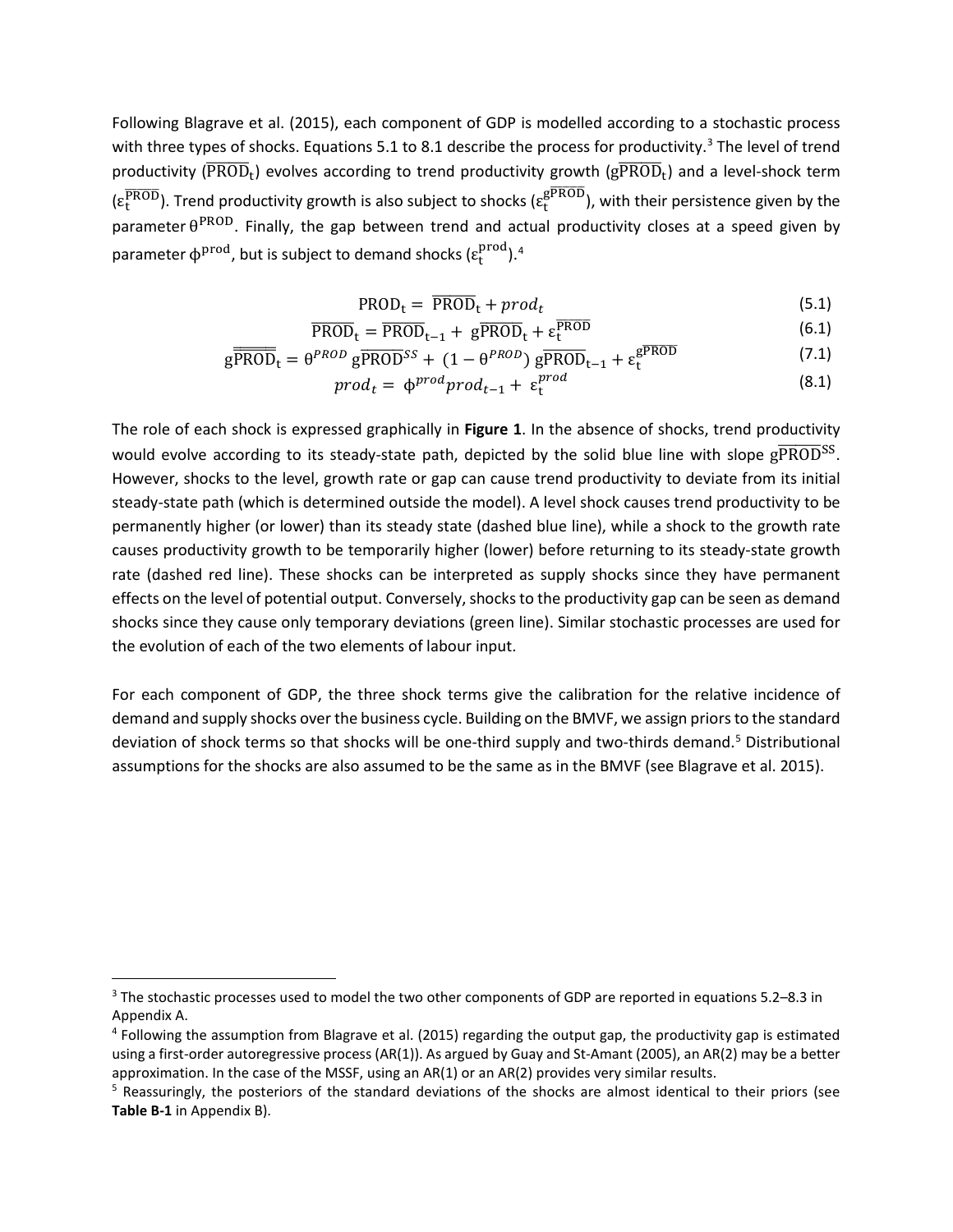



Equations 1 to 8 presented above constitute the core model. To help better identify shocks, the core model is extended by adding a Phillips Curve, linking the evolution of the output gap to observable data on inflation  $(\pi_t)$ .

$$
\pi_t = \lambda \pi_{t+1} + (1 - \lambda) \pi_{t-1} + \beta y_t + \varepsilon_t^{\pi}
$$
\n(9)

Next, equations describing the evolution of unemployment are included to provide further information for the estimation of the output gap.

$$
\overline{U}_t = (\tau_4 \overline{U}^{ss} + (1 - \tau_4) \overline{U}_{t-1}) + g \overline{U}_t + \varepsilon_t^{\overline{U}} \tag{10}
$$

$$
g\overline{U}_t = (1 - \tau_3)g\overline{U}_{t-1} + \varepsilon_t^{g\overline{U}} \tag{11}
$$

$$
\mathbf{u}_{t} = \tau_{2} u_{t-1} + \tau_{1} y_{t} + \varepsilon_{t}^{\mathbf{u}} \tag{12}
$$

$$
u_t = \overline{U}_t - U_t \tag{13}
$$

In equations 10 to 13,  $\bar{U}_t$  is the equilibrium value of the unemployment rate (the non-accelerating inflation rate of unemployment [NAIRU]), which is time-varying and subject to shocks  $(\varepsilon_t^U)$  as well as variation in the trend  $(g\,\overline{U}_t)$ . The latter is itself also subject to shocks ( $\varepsilon^{g\,U}_t$ ). This specification allows for persistent deviations of the NAIRU from its steady-state value. Equation 12 specifies an Okun's law relationship wherein the gap between the actual unemployment rate  $(U_t)$  and its equilibrium process (given by  $u_t$ ) is a function of the amount of slack in the economy  $(y_t)$ . For the shock terms in equations 10 to 13, we use the same distributional assumptions as in the BMVF, as well as the same priors for their standard deviation (see **Appendix B**).

Finally, the model is augmented with forward-looking data on output growth and inflation expectations to improve the accuracy of estimates at the end-of-sample period and to further help identify shocks.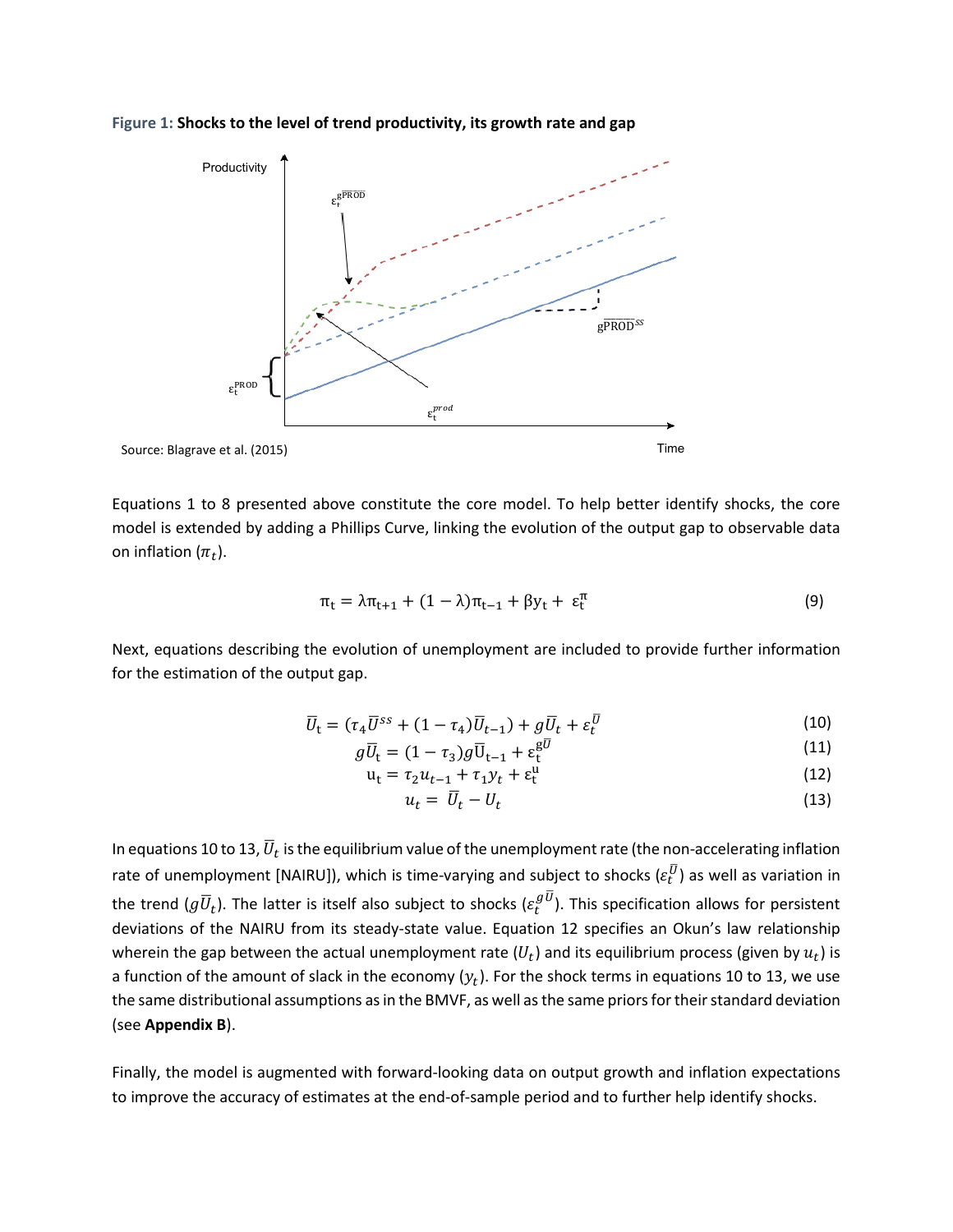$$
\pi_{t+j}^C = \pi_{t+j} + \varepsilon_{t+j}^{\pi^C} \qquad j = 0 - 1 \qquad (14)
$$

$$
GROWTH_{t+j}^{C} = GROWTH_{t+j} + \varepsilon_{t+j}^{GROWTH^{C}} \quad j = 0 - 5
$$
 (15)

Following Blagrave et al. (2015), for each observation, forecasts from Consensus Economics are added for time *t* and five subsequent years for real GDP growth ( $\text{GROWTH}_t^C$ ), and for time *t* and one year ahead in the case of inflation ( $\pi_t^C$ ). These equations relate the model's expectations for growth (GROWTH<sub>t+j</sub>) and inflation ( $\pi_{t+i}$ ) to what Consensus forecasters expect over various time horizons (up to five years ahead) throughout the estimation period. Allowing forecasts to influence but not completely override the model's expectations can be thought of as adding forward-looking information at the end of the sample to alleviate well-documented issues associated with real-time output gap estimates (see Orphanides and van Norden 2002). Indeed, Blagrave et al. (2015) still find an end-of-sample problem in the BMVF, but their approach helps address the issue to some extent, relative to a simple HP filter.

The system of equations is estimated simultaneously using Bayesian estimation techniques on an annual basis over the 1990–2017 period.<sup>[6,](#page-8-0)[7](#page-8-1)</sup> A Kalman filter is used to obtain unobserved variables (Hamilton 1994). Steady states for the growth in GDP components are exogenously assigned using the average over the 1990–2017 period (see **Table B-2** in Appendix B). Priors of estimated parameters are chosen according to Blagrave et al. (2015).<sup>[8](#page-8-2)</sup> They are shown, as well as their associated posteriors, in Table B-3 of Appendix B. For the three GDP components, posteriors for the speed at which the gap between trend and actual data closes (ϕ) are similar to those associated with GDP in the BMVF. Shocks to trend growth (θ) seem to be slightly more persistent for average hours worked than GDP as estimated in the BMVF. As in Blagrave et al. (2015), estimated posteriors are generally close to their priors. The main exception is β, which is estimated at its lower bound (i.e., 0.05), challenging the linear relationship between inflation and the output gap. This is in line with work by Simon, Matheson and Sandri (2013) who suggest that the slope of the Phillips curve has flattened over the past several decades. Quarterly estimates of potential output and its components are obtained using a cubic interpolation.

#### 3. Results

To shed light on the role of the different components of the MSSF, we present output gap estimates obtained in the step-by-step construction of the model. First, we consider the core model (excluding equations 9 to 15)—the specification arising solely from the decomposition of potential output into trend labour input and trend labour productivity (**Chart 1**, green line).

<span id="page-8-0"></span> $6$  More specifically, we use regularized maximum likelihood, as in Blagrave et al. (2015).

<span id="page-8-1"></span> $7$  While all inputs are available on a quarterly basis, we choose to keep the annual frequency for simplicity, as the original model was calibrated for annual data. In future work, we plan to convert to quarterly frequency, as this will be more useful for conducting monetary policy.

<span id="page-8-2"></span><sup>&</sup>lt;sup>8</sup> Results are not very sensitive to the assigned priors as long as they remain reasonable.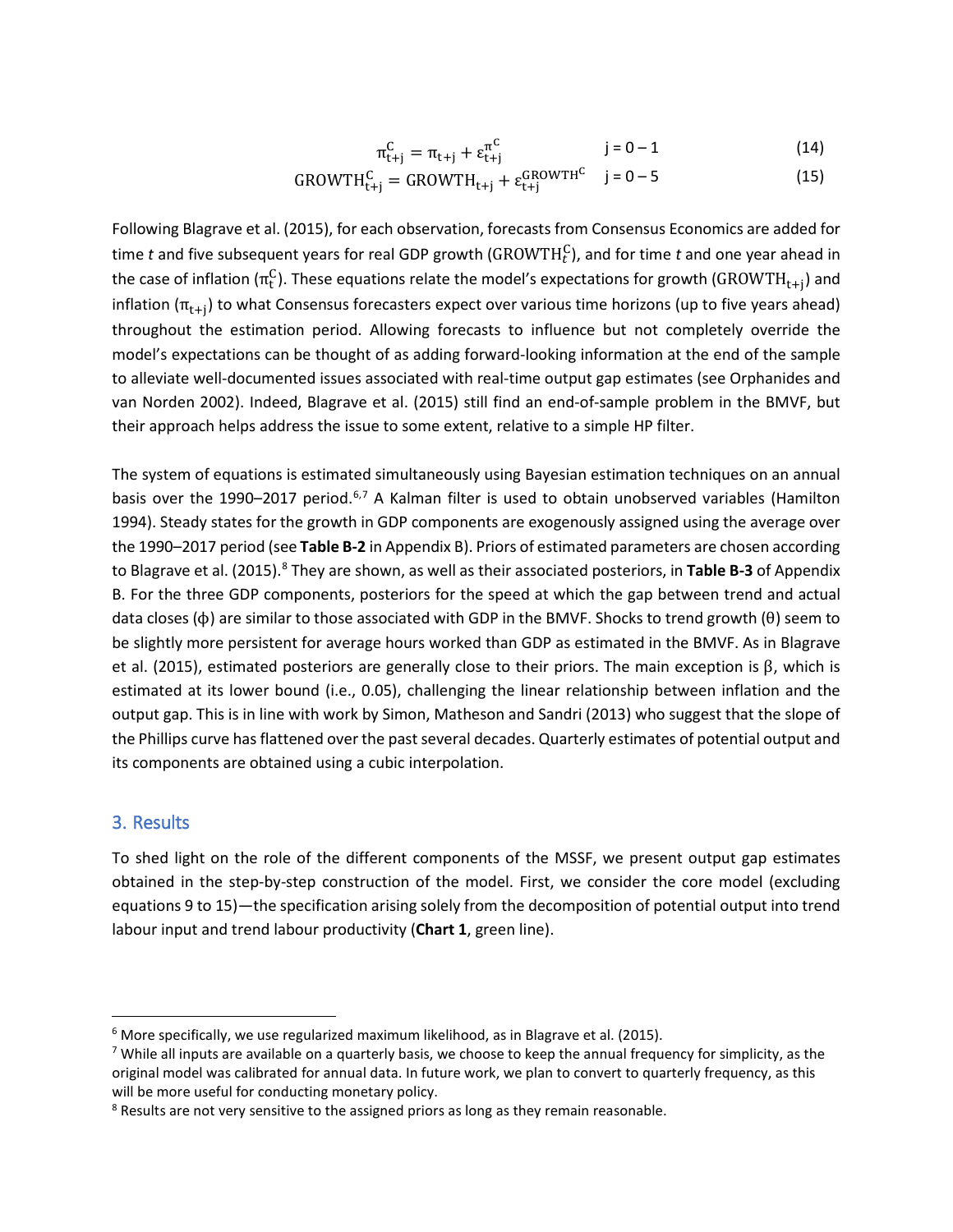Next, we examine the impact of adding a Phillips curve (equation 9) and the block on unemployment including Okun's law (equations 10 to 13) to the model (**Chart 1**, blue and purple lines, respectively). The addition of equation 9 has little impact on the output gap estimate. This result is not surprising, since other studies have shown that Phillips curves that use measures of the output gap to forecast inflation perform poorly (e.g., Orphanides and van Norden [2005] for the United States; Champagne, Poulin-Bellisle and Sekkel [2018] and Pichette et al. [2018] for Canada). Also, considering the low estimate for β in the Phillips curve, the relationship between inflation and the output gap is weak, thus it does not help to refine the potential output estimate. The addition of equations 10 to 13 also has limited impact on the output gap estimates.





Finally, adding consensus forecasts to the MSSF, as suggested by Blagrave et al. (2015), results in a sizable downshift of the model's estimates of the output gap, particularly in recent years (**Chart 2**). This is likely due to persistently strong growth forecasts relative to actual data, which the model interprets as evidence that the observed decline in growth is unlikely to be long-lasting. It attributes the weakness to cyclical factors rather than long-term trends reflected in the potential.

Note: MSSF is multivariate state-space framework. Last observation: 2017Q4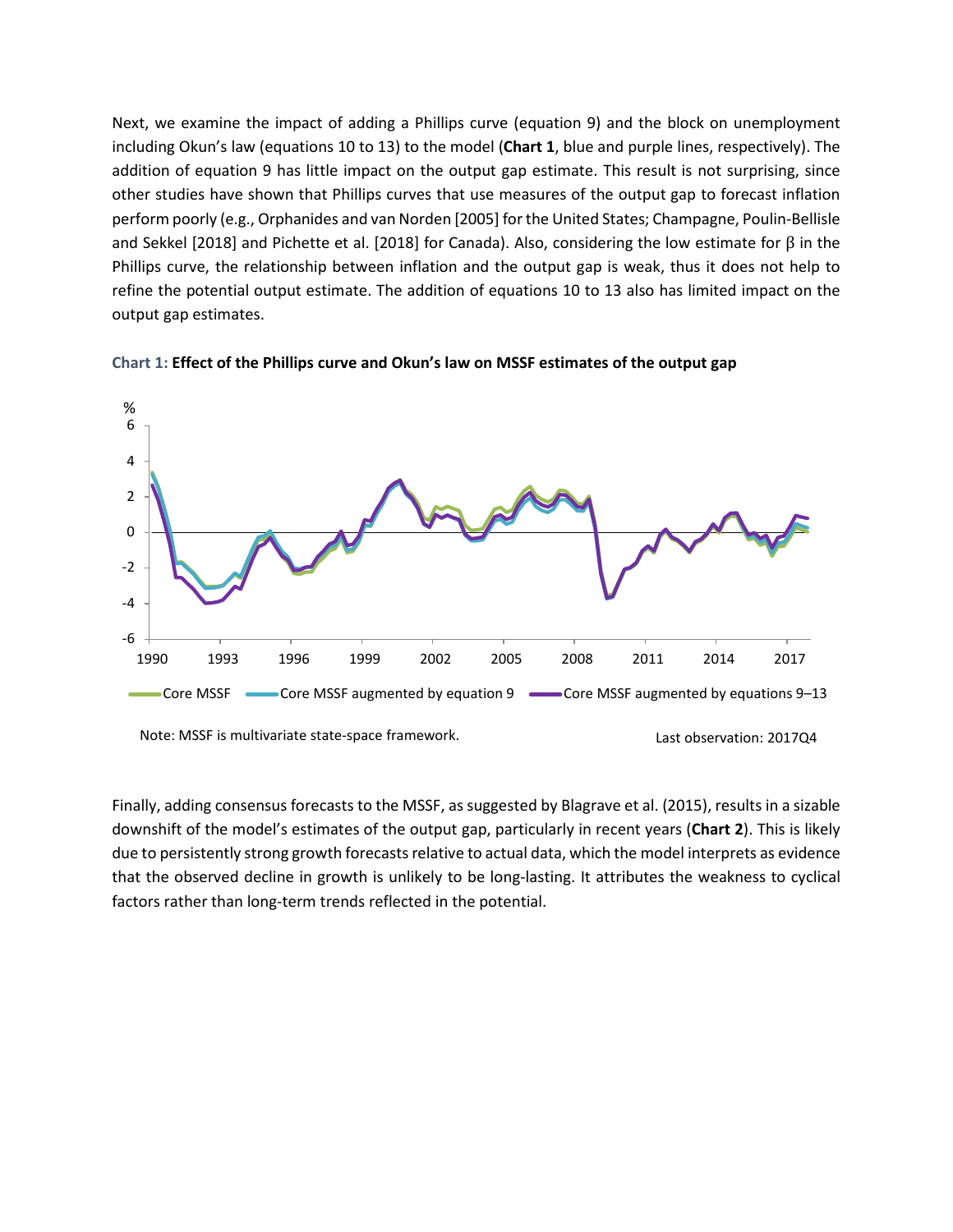

#### **Chart 2: Output gap estimates for the MSSF with and without forecasts**

Note: MSSF is multivariate state-space framework. Last observation: 2017Q4

A quasi real-time analysis shows that the estimates of the output gap using the full MSSF, including the consensus forecasts on GDP growth and inflation, are subject to smaller revisions than the core MSSF model (**Table 1**). [9](#page-10-0) As described in Stock and Watson (2003), this exercise uses only the latest vintage of data over the entire period, so that revisions to the output gap originate from the model's endpoint properties rather than data revisions.[10](#page-10-1)

The mean, absolute mean, standard deviation, root mean squared error (RMSE) and noise-to-signal ratio (NSR) of the revisions, shown in **Table 1**, all indicate that the revisions of the core MSSF are on average larger and more volatile than those of the full MSSF, suggesting that the inclusion of consensus forecasts in the MSSF plays a major role in reducing the size of its revisions.

<span id="page-10-0"></span><sup>&</sup>lt;sup>9</sup> These estimates are constructed by sequentially estimating the output gap in each year, using only the data available as of that date. For example, the quasi real-time estimates of the output gap in 2003 would have used data from the beginning of the sample (i.e., 1990) through 2003 only. The estimates are *quasi* real-time in the sense that actual vintage data are not used for this exercise (but rather only the latest available data, which have been revised over time). Revisions are then calculated as the difference between output gaps estimated with all available data (i.e., final output gaps) and the endpoint of an estimation (i.e., output gaps in 2003 for estimations ending in 2003). See Appendix A in Pichette et al. 2015 for more details on a similar exercise.

<span id="page-10-1"></span> $10$  As in Pichette et al. (2015), these statistics are calculated using a truncated sample period; the latest observation used for these calculations is 2015Q4.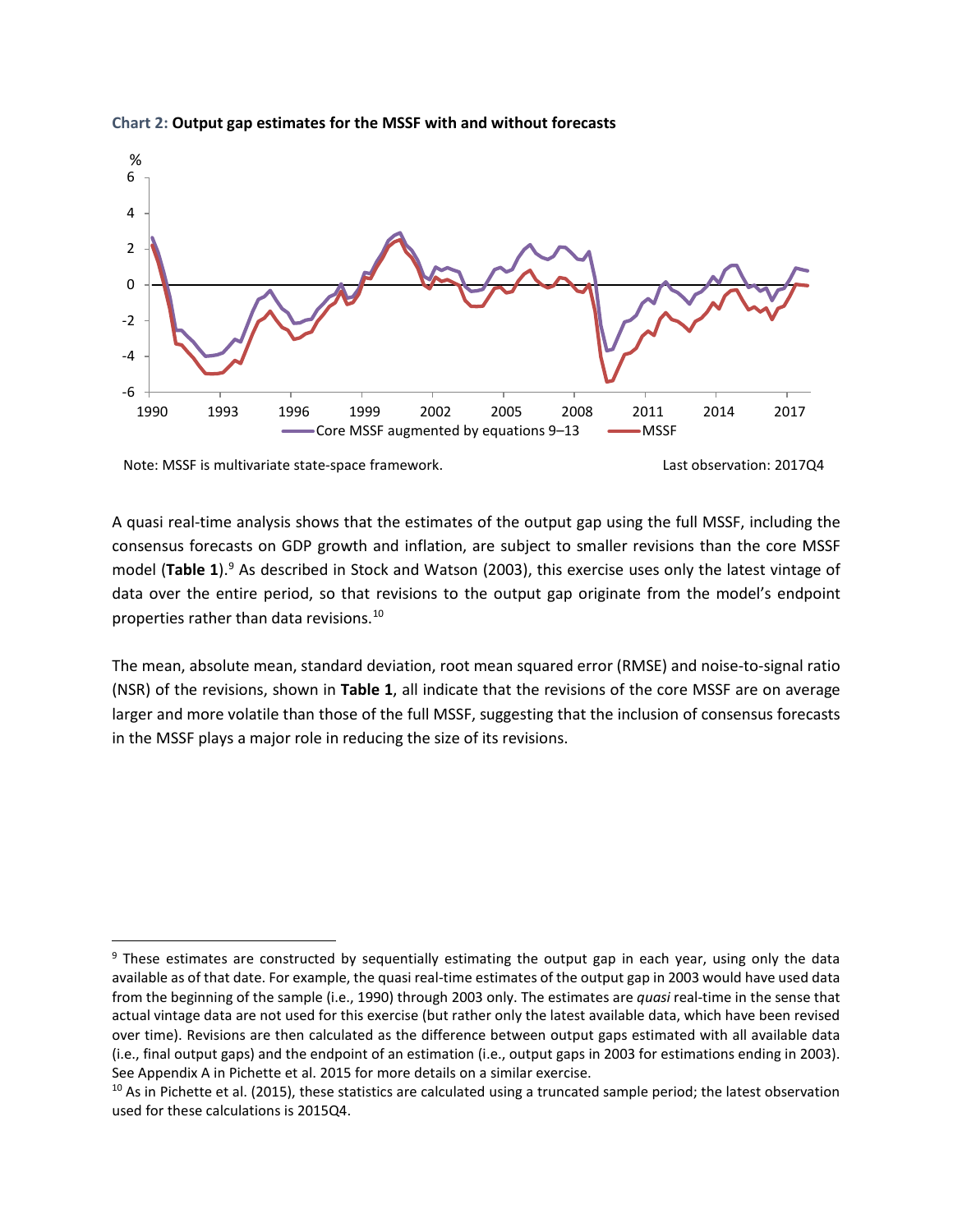|                  | <b>Mean</b> | 'Absolute mean | Standard<br>deviation | <b>RMSE</b> | <b>NSR</b> |
|------------------|-------------|----------------|-----------------------|-------------|------------|
| <b>Core MSSF</b> | 0.68        | 0.82           | 0.96                  | 1.17        | 0.63       |
| <b>MSSF</b>      | 0.18        | 0.24           | 0.27                  | 0.32        | 0.18       |

#### **Table 1: Properties of revisions for the MSSF (2003Q1–2015Q4)**

Note: The root mean squared error (RMSE) is calculated as the root mean square of the revisions, while the noise-to-signal ratio (NSR) is calculated as the ratio of the standard deviation of the revision to that of the final estimates of the output gap. MSSF is the multivariate state-space framework.

**Chart 3** shows the output gap estimates for the MSSF, the BMVF and the two main approaches used at the Bank of Canada—the EMVF and the IF—estimated with the data available in 2018Q1.<sup>[11](#page-11-0)</sup> Although the MSSF estimates tend be lower than those of the other methods between 2004 and 2014, they roughly align with those of the IF from 2014 onward. Using data available in the first quarter of 2018, the IF, EMVF and MSSF estimate that current output has remained below potential in 2015 and 2016. For 2017, the MSSF suggests a closed output gap—an estimate similar to the IF and EMVF but slightly below the BMVF, which points to some excess demand.

The MSSF produces gaps that are generally more persistent than in the other models. For instance, the MSSF suggests more persistent economic slack in the early 1990s, an assessment that seems consistent with a period of important structural adjustment, where restrictive monetary and fiscal policies contributed to the depth and duration of the recession (Thiessen 2001).



#### **Chart 3: Output gap estimates for the IF, EMVF, MSSF and BMVF**

Note: IF is integrated framework, EMVF is extended multivariate filter, MSSF is multivariate state-space framework and BMVF is basic multivariate filter. Last observation: 2017Q4

<span id="page-11-0"></span> <sup>11</sup> The EMVF and IF output gap estimates shown in **Chart 3** may not be the same as those currently published on the Bank of Canada website, as they were produced using the 2018Q1 vintage of data and may have been revised.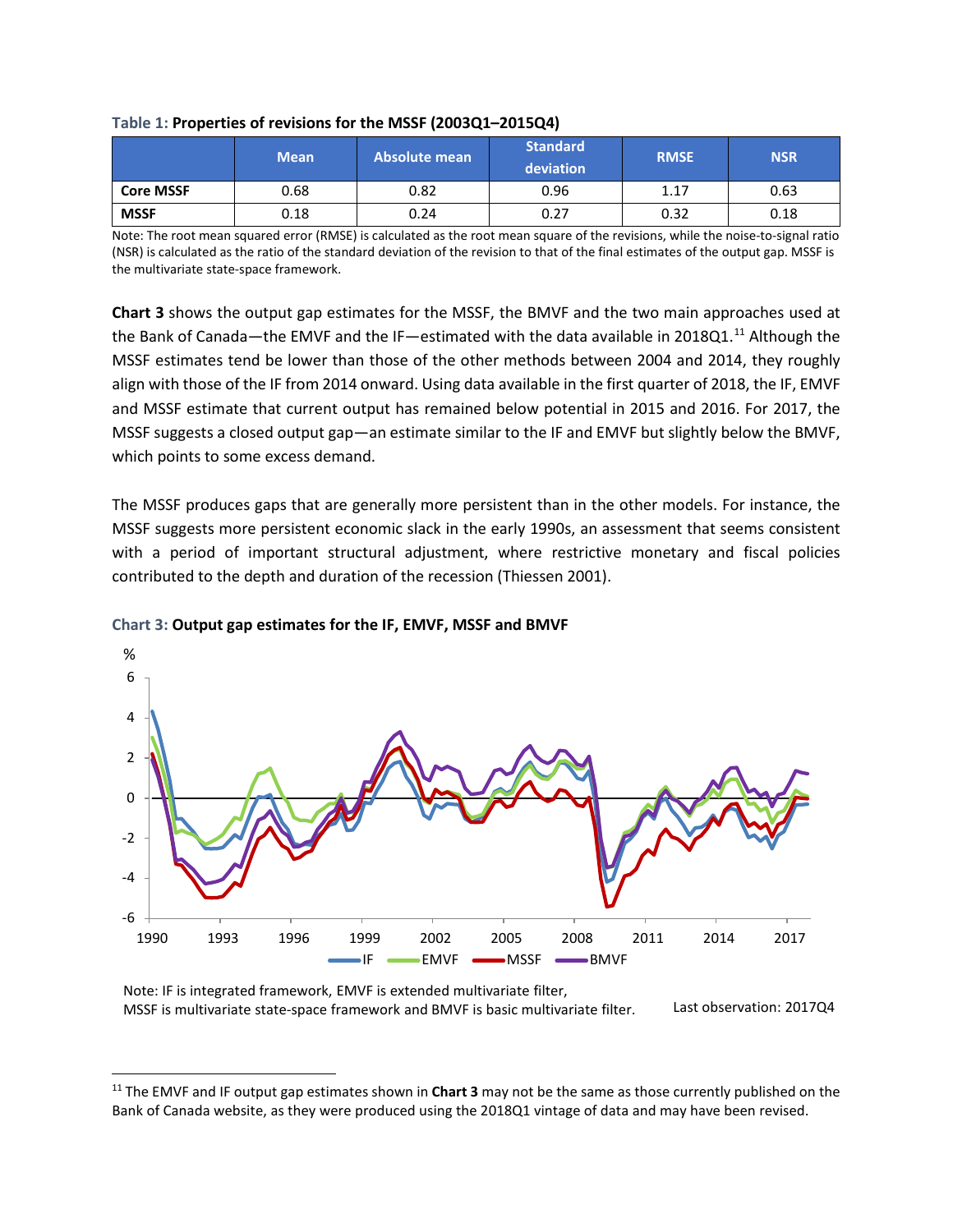The episode before the 2008–09 recession might appear more striking, as the MSSF output gap results in a roughly balanced position while other models indicate excess demand. Yet, recall that the output gap is estimated with a high degree of uncertainty, which can potentially lead to large confidence intervals. Unfortunately, the approaches used here do not allow for easy calculation of those intervals, but it is reasonable to think that they are all included in each others' confidence bands, and that the true value of the output gap may be somewhere in between those different estimates.

### 4. Discussion

In this paper, we propose an alternative measure of potential output and the output gap, building on the state-space methodology proposed by Blagrave et al. (2015)—the BMVF—and drawing on previous work at the Bank of Canada to estimate potential output (notably Pichette et al. 2015). Given the uncertainty surrounding estimates of potential output, it is important to continually expand and improve upon existing models, testing new approaches and incorporating them into our analysis of potential output and the output gap. Our proposed approach defines the output gap as the sum of the labour productivity gap and the labour input gap; we incorporate some economic relationships and supply and demand shocks, which provide improved interpretability although it remains a reduced-form approach. Moreover, like Blagrave et al. (2015), we find that forward-looking data on output and inflation expectations help refine our estimates of the output gap—an important feature for conducting monetary policy. Pichette et al. (2018) also find the MSSF to be subject to fewer revisions than other measures of output gaps when using real-time data. Finally, the MSSF provides flexibility: the structure can be modified and enhanced to incorporate additional features or test alternative hypotheses, thus opening the door for many other potential improvements.

For instance, we might consider adding some factors underlying the employment and average hours worked components to account for demographic changes. Continuing population aging, along with a slowdown in growth of the working-age population, are expected to reduce growth in trend labour input from 0.7 per cent in 2017 to 0.5 per cent in 2021 (Agopspwicz et al. 2018). A small offset should come from higher levels of both immigration and educational attainment of workers. Although such structural factors are not yet embedded in the MSSF, the proposed framework is flexible enough to allow for each block to be enhanced with factors driving trends of productivity, employment and hours worked. This would greatly improve the economic interpretation of any change in potential output.

Pichette et al. (2015) present four criteria in evaluating methods used to measure potential output. Because potential output developments need to be analyzed and communicated, the first criterion is that an approach should provide economic interpretation. Consistent with the Bank's inflation-targeting mandate, the second criterion is that estimated potential output should be helpful in identifying inflationary and disinflationary pressures in the economy. The third criterion is that the assumptions and statistical relationships conditioning potential output estimates should be consistent with the data. Fourth, given that the Bank needs to estimate historical and future growth rates of potential, the tools should be helpful for both estimating and projecting potential. The MSSF meets the first and third criteria, at the very least. Its simple potential output decomposition is easy to interpret and consistent with the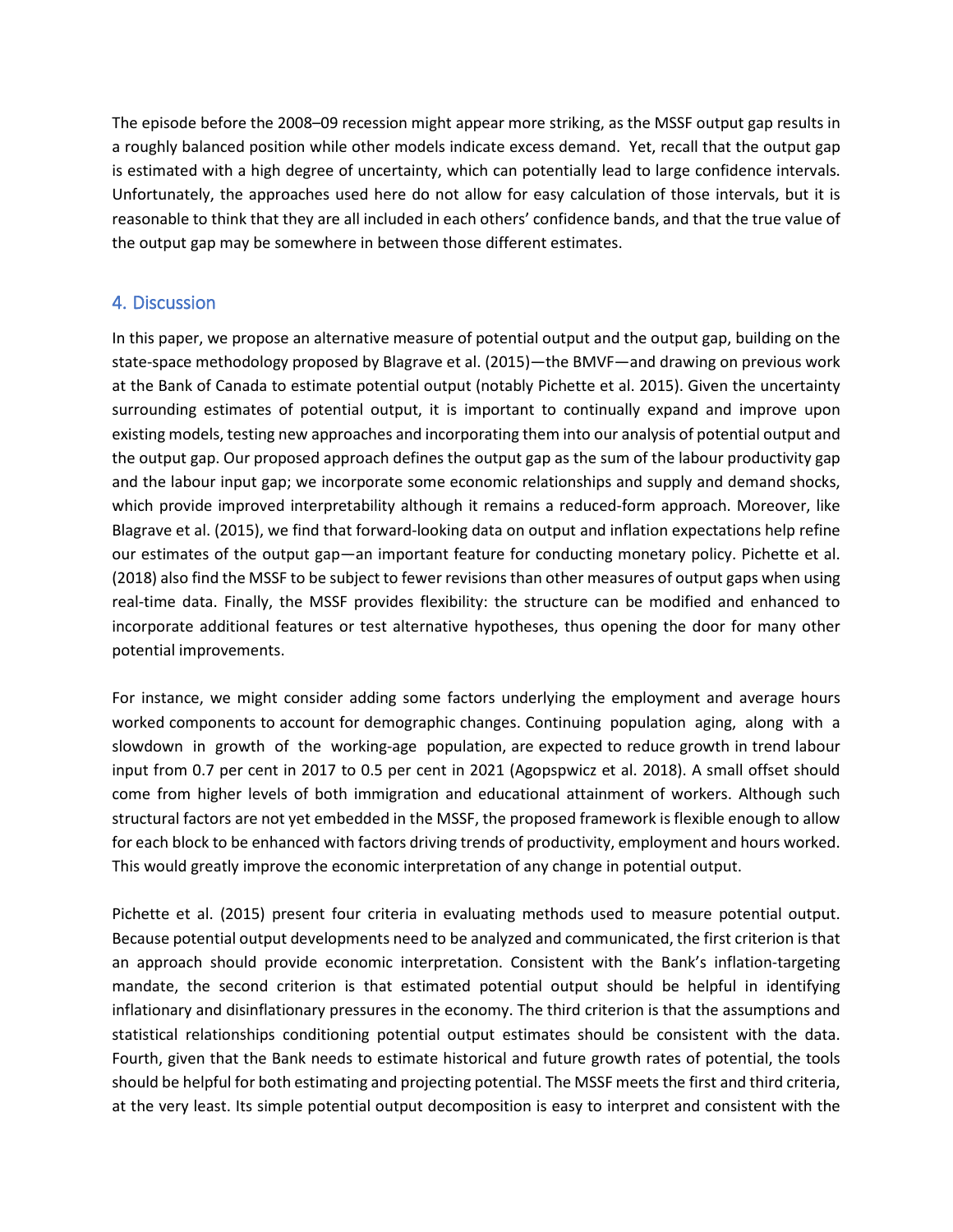data. It could be readily adapted to changing economic data. This paper does not provide sufficient information to inform on the second and fourth criteria. Pichette et al. (2018) analyze the relationship between various output gap measures, including the MSSF, and inflation. They find that estimates of the output gaps examined provide only limited information for forecasting inflation. However, taking advantage of the flexibility of the MSSF, efforts should be made in future work to assess whether enhancements to the model could improve the information content of the output gap for inflation forecasts.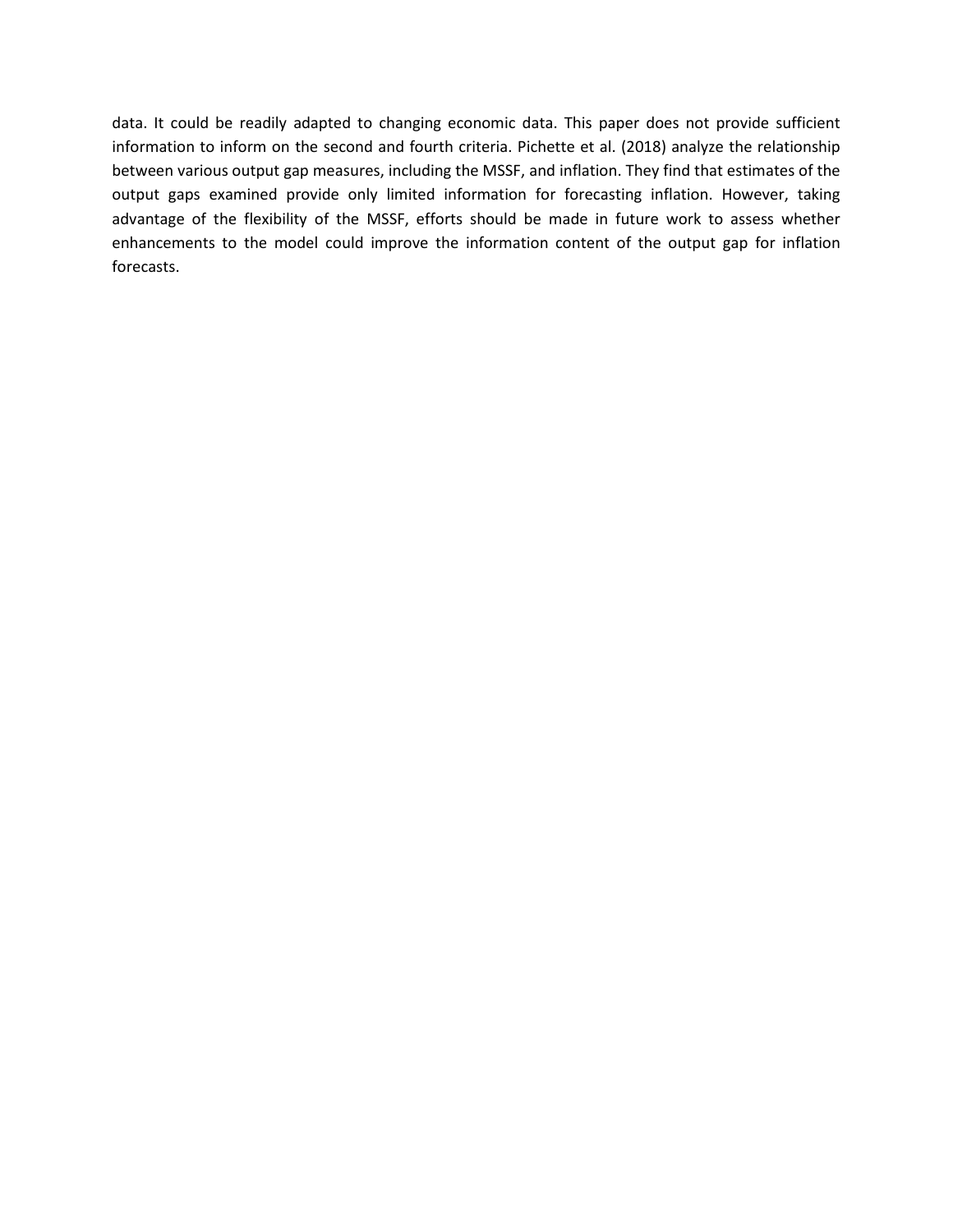### References

Agopsowicz, A., D. Brouillette, B. Gueye, J. McDonald-Guimond, J. Mollins and Y. Park. 2018. "Potential Output in Canada: 2018 Reassessment." Bank of Canada Staff Analytical Note No. 2018-10.

Blagrave, P., R. Garcia-Saltos, D. Laxton and F. Zhang. 2015. "A Simple Multivariate Filter for Estimating Potential Output." International Monetary Fund Working Paper WP/15/79.

Champagne, J., G. Poulin-Bellisle and R. Sekkel. 2018. "The Real-time Properties of the Bank of Canada's Staff Output Gap Estimates." *Journal of Money, Credit and Banking* 50 (6): 1167–1188.

Guay, A. and P. St-Amant. 2005. "Do Hodrick-Prescott and Baxter-King Filters Provide a Good Approximation of Business Cycles?" *Annales d'Économie et de Statistique* 77: 133–155.

Hamilton, J. 1994. *Time Series Analysis*. New Jersey: Princeton University Press.

Matheson, T., D. Sandri and J. Simon 2013. "The Dog that Didn't Bark: Has Inflation Been Muzzled or Was it Just Sleeping?" International Monetary Fund *World Economic Outlook*: 79-95.

Orphanides, A. and S. van Norden. 2002. "The Unreliability of Output-Gap Estimates in Real Time." *The Review of Economics and Statistics* 84 (4): 569–583.

Orphanides, A. and S. van Norden. 2005. "The Reliability of Inflation Forecasts Based on Output-Gap Estimates in Real Time." *Journal of Money, Credit and Banking* 37 (3): 583–601.

Pichette, L., M.-N. Robitaille, M. Salameh and P. St-Amant. 2018. "Dismiss the Output Gaps? To Use With Caution Given their Limitations." *Economic Modelling* (forthcoming).

Pichette, L., P. St-Amant, B. Tomlin and K. Anoma. 2015. "Measuring Potential Output at the Bank of Canada: The Extended Multivariate Filter and the Integrated Framework." Bank of Canada Staff Discussion Paper No. 2015-01.

Stock, J. H. and M. W. Watson. 2003. "Forecasting Output and Inflation: The Role of Asset Prices." *Journal of Economic Literature* 41 (3): 788–829.

Thiessen, G. 2001. "Canada's Economic Future: What Have We Learned from the 1990s?" Remarks to the Canadian Club of Toronto, Toronto, Ontario, January 22.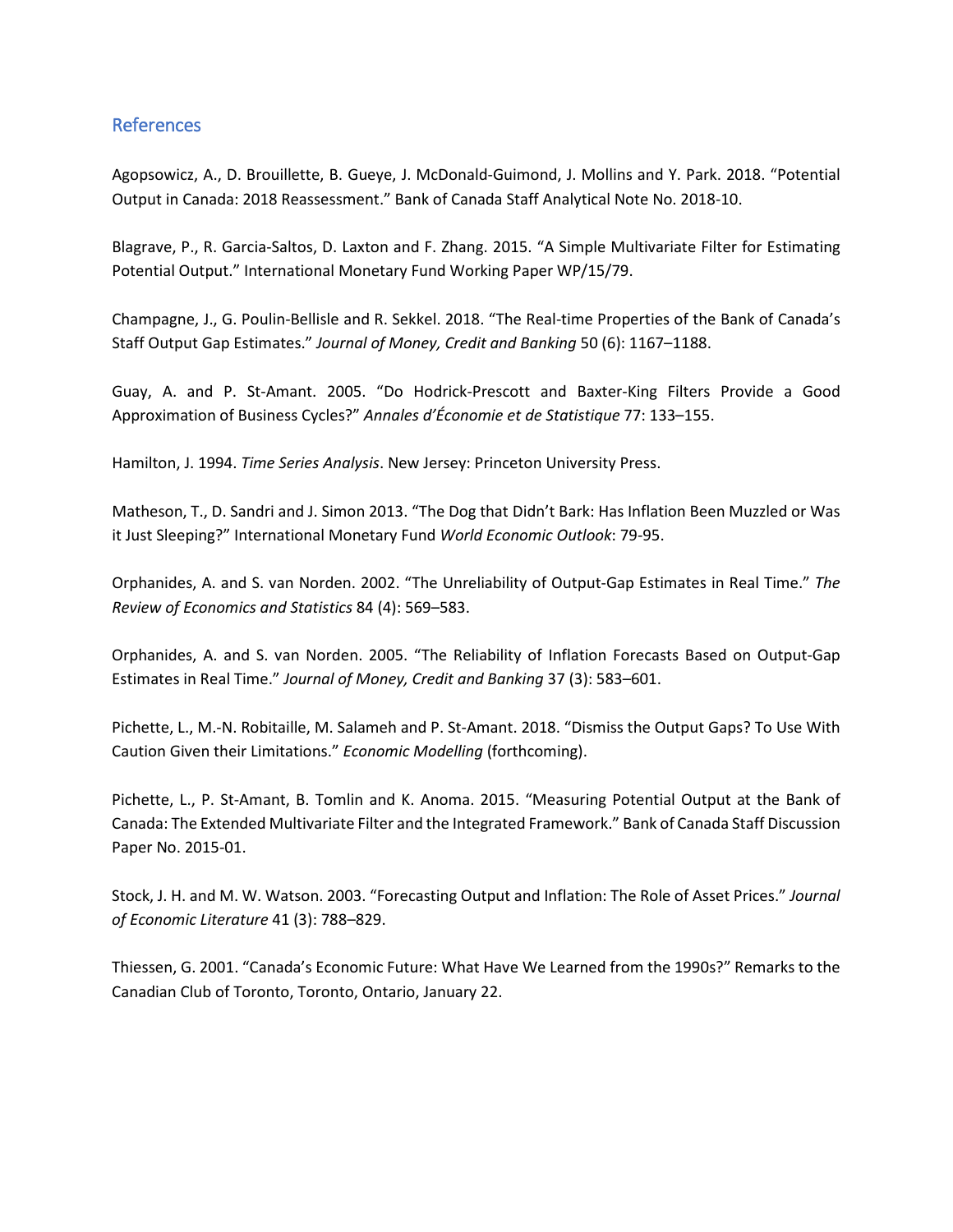# Appendix A: Stochastic processes used to model other GDP components

$$
AHW_t = \overline{AHW}_t + ahw_t \tag{5.2}
$$

$$
\overline{\text{AHW}}_{t} = \overline{\text{AHW}}_{t-1} + \text{g}\overline{\text{AHW}}_{t} + \epsilon_{t}^{\text{AHW}} \tag{6.2}
$$

$$
AHW_{t} = AHW_{t-1} + gAHW_{t} + \varepsilon_{t}^{univ}
$$
\n
$$
g\overline{AHW}_{t} = \theta^{AHW} g\overline{AHW}^{SS} + (1 - \theta^{AHW}) g\overline{AHW}_{t-1} + \varepsilon_{t}^{g\overline{AHW}}
$$
\n
$$
ahw_{t} = \phi^{ahw} ahw_{t-1} + \varepsilon_{t}^{ahw}
$$
\n(8.2)

$$
v_t = \phi^{ahw} ah w_{t-1} + \varepsilon_t^{ahw} \tag{8.2}
$$

$$
EMPt = \overline{EMP}t + empt
$$
 (5.3)

$$
\overline{\text{EMP}}_{t} = \overline{\text{EMP}}_{t-1} + \, g\overline{\text{EMP}}_{t} + \varepsilon_{t}^{\overline{EMP}} \tag{6.3}
$$

$$
g\overline{EMP}_{t} = \theta^{EMP} g\overline{EMP}^{SS} + (1 - \theta^{EMP}) g\overline{EMP}_{t-1} + \varepsilon_{t}^{g\overline{EMP}}
$$
 (7.3)

$$
emp_t = \phi^{emp}emp_{t-1} + \varepsilon_t^{emp} \tag{8.3}
$$